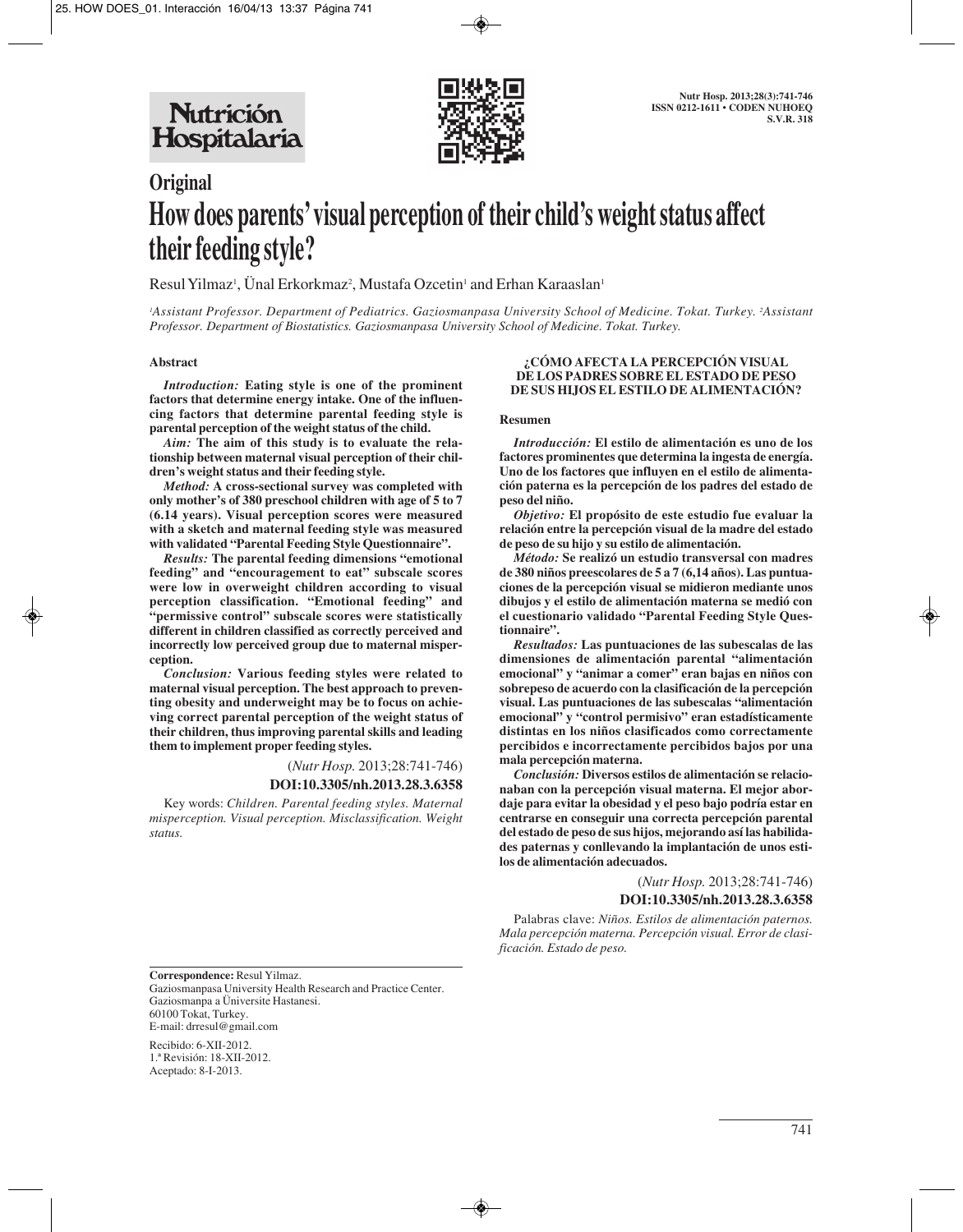# **Introduction**

The prevalence rate of obesity in childhood is increasing conspicuously all over the world, including Turkey. Although obesity is prevalent among children of all ages, failure to thrive (FTT) is still observed at high rates in both developed and developing countries.<sup>1</sup> Both obesity and failure to thrive have become major public health problems around the globe.2-4 To achieve successful feeding, it is essential to set a correct and reliable interaction between parent and child.<sup>5</sup> Environmental factors play an important role beyond genetic features. Eating style is one of the prominent factors that determine energy intake.<sup>6</sup>

The risk of obesity and FTT can be influenced by early life nutrition. In this period, the type and amount of food intake are completely linked to parental (mostly maternal) perceptions, behaviors, and decisions.<sup>7,8</sup>. One of the influencing factors that determine parental feeding style is parental perception of the nutritional statusof the child.7,8

The development of appetite continues over the preschool period.9 One of the most pressing problems in parenting is the child's appetite. Various factors, such as age, peer influence, and family eating habits, influence appetite, and parents worry if their child seems underweight or overweight. Mothers can give information about their child's appetite better than anyone else because they live together with and monitor their child over an extended period of time, involving different situations and different foods.9 A significant correlation was reported between appetite ratings and PFSQ subscales.<sup>9,10</sup> Although parents, especially mothers, are a good source of information on their child's appetite, they are not always aware of their child's nutritional status.<sup>11,12</sup>

Programs to treat or prevent childhood obesity or FTT unfortunately become unsuccessful when parents do not correctly perceive their child's weight. We hypothesized that when parents perceive their normalweight child as too slim or skinny, they pressure their child to eat more, but when they perceive their overweight/obese child as normal, they continue to feed them with the usual types and amount of food, putting them at risk for extreme weight gain.

Thus, using a validated questionnaire and a scale, we aimed to reveal how parents' perception of their child's nutritional statusaffects parental feeding style.

## **Patients and methods**

## *Design and subjects*

In this prospective study, data were collected from a questionnaire conducted in 2008 at 16 elementary schools' preschool classes in Tokat, Turkey. This was a cross-sectional study of parents of children 5 to 7 years of age, using a self-administered questionnaire that assessed parental feeding style and some demographic data on the child and family.

Five hundred parents of preschool children participated in this questionnaire. After obtaining consent from the University Management and School District of Tokat city, all three parts of the survey and a consent form were sent to parents in an enclosed envelope that the children were asked to bring home. One week later, completed consent forms and surveys were collected by one of the researchers. A total of 447 parents returned the envelopes, 67 of which were excluded because of incomplete information. Power analysis revealed that the 16 schools and 380 parents had sufficient power to detect effective sizes.

# *Instruments and variables*

The questionnaire had three sections and took approximately 15 to 20 minutes to fill in. In the first section, demographic information on the child (age, gender, weight, height, vitamin and iron supplementation, and medical conditions that affect the child's activity and feeding practices) and parents was gathered. The second section contained the Parental Feeding Style Questionnaire (PFSQ), a psychometrical tool for assessing four aspects of the feeding style of parents designed by Wardle et al.<sup>10</sup> A study on the reliability and validity of the Turkish PFSQ has been published recently.13 The original PFSQ consisted of 27 items representing four scales (Instrumental [IF], Encouragement [EN], Control [C], and Emotional [EM]). In comparison, the validated Turkish version of the PFSQ had five subscales. The Control subscale was divided into two parts, 1-Strict Control [SC] and 2- Permissive Control [PC], for increased consistency of the questionnaire. The third section presented a series of sketches of children created by a graphic artist (Scott Millard) (figs. 1 and 2). The respondents were requested to circle the sketch (from among seven choices) that most resembled their child's body shape. For further analysis of visual weight perception, we correlated the seven sketches with three BMI percentile groups; the first two, the middle three, and the last two sketches were considered as underweight, normal, and overweight, respectively. Researchers evaluated the nutritional status of 380 children aged 5 to 7 years, employing body mass index (BMI) values as the diagnostic criterion. To determine BMI, the weight (kg)/height<sup>2</sup> formula was used. The nutritional statuses (NS) of children were classified according to the National Center for Health Statistics growth charts' BMI percentiles as underweight (UW) if below the 5<sup>th</sup> percentile, as overweight (OW) if above the  $95<sup>th</sup>$  percentile, and as wellnourished (N) if between the  $5<sup>th</sup>$  and  $95<sup>th</sup>$  percentiles.<sup>14</sup>

## *Statistical analysis*

Cramer's V coefficient was used to determine concordance between the parental visual perception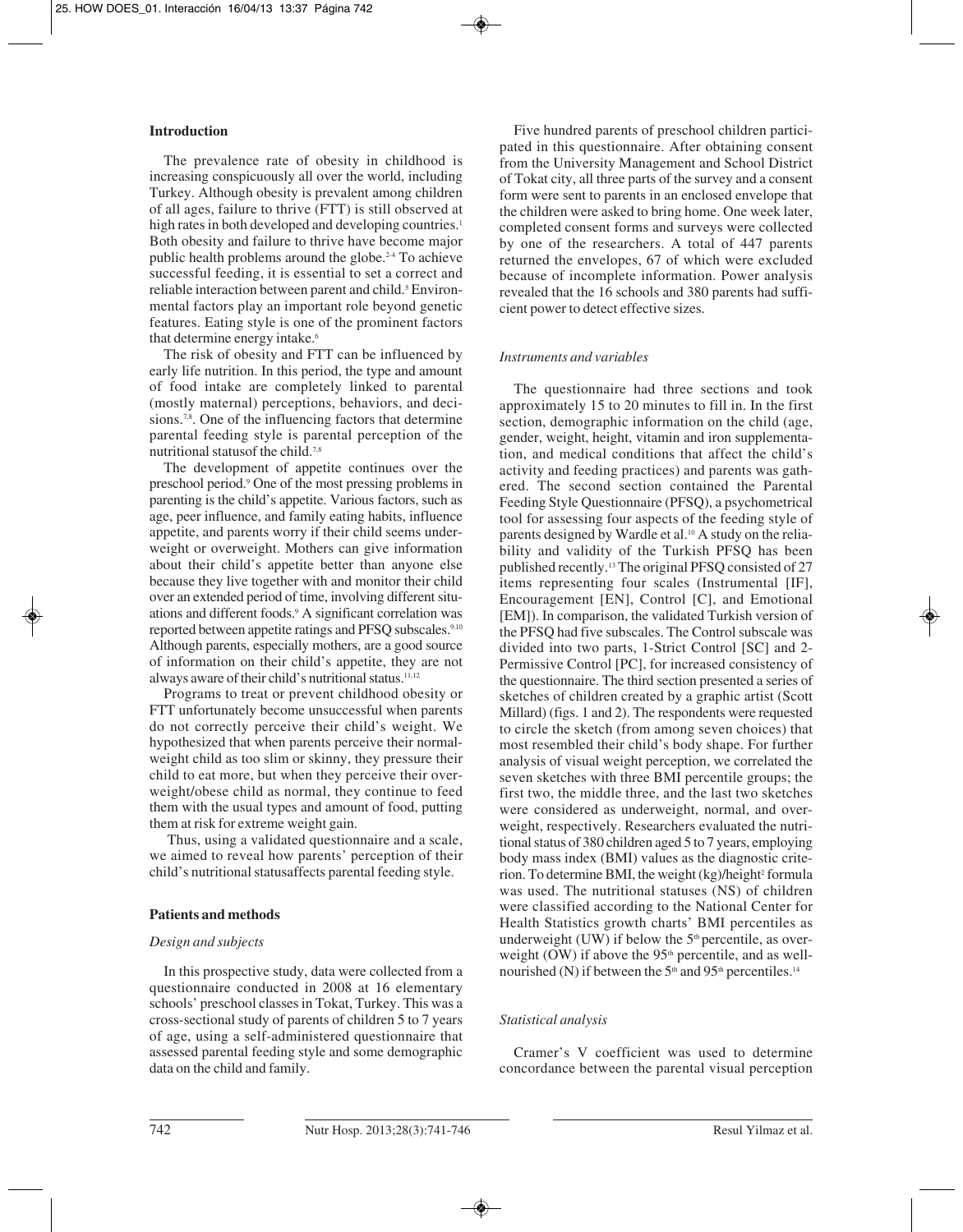

*Fig. 1.—Age range specific sketches for boys. Sketches were used under permission of Scott Millard (©Scott Millard).*

scores and children's NS. The Kolmogorov-Smirnov test was used to evaluate whether the distribution of the total scores on the PFSQ subscales was normal. Oneway analysis of variance (ANOVA) and Kruskal-Wallis analysis of variance were used for comparison of the total scores on the PFSQ subscales among groups. The Mann-Whitney U test (with Bonferroni adjustment) and Scheffe test were used for multiple comparisons. The total scores on the PFSQ subscales were presented as mean ± standard deviation, median, and interquartile range (IQR, Q1 to Q3). For evaluation of variables , if parametric assumptions were met, mean and standard were used, otherwise median and interquartile ranges were used. A p-value  $< 0.05$  was considered significant. The analyses were performed using commercial software (IBM SPSS Statistics 19, SPSS Inc., an IBM Co., Somers, NY).

# **Results**

**Age 2-6**

**Age 6-9**

The demographic characteristics of the children and their mothers are given in table I. The mean ages of the children and their mothers were 6.14 and 31.35 years, respectively. More than half (57.9%) of mothers recognized their child's nutritional status correctly. Mothers of normal-weight children were more likely recognize their child as normal (81.4%), and mothers of under*Fig. 2.—Age range specific sketches for boys. Sketches were used under permission of Scott Millard (©Scott Millard).*

| <b>Table I</b><br>Demographic and anthropometric characteristics<br>of children and their mothers |                                     |                                      |  |
|---------------------------------------------------------------------------------------------------|-------------------------------------|--------------------------------------|--|
| Age                                                                                               | 5 years<br>6 years                  | 42(11.1)<br>242(63.7)                |  |
|                                                                                                   | 7 years                             | 96(25.3)                             |  |
| Sex                                                                                               | <b>Boys</b><br>Girls                | 194(51.1)<br>186(48.9)               |  |
| Nutritional Status                                                                                | Underweight<br>Normal<br>Overweight | 54 (14.2)<br>285(75)<br>41(10.8)     |  |
| Mother                                                                                            | Age<br>BMI                          | $31.35 \pm 4.61$<br>$25.01 \pm 4.02$ |  |

Data are shown as  $n$  (%) and mean  $\pm$  SD.

weight children were more likely than other groups to misrecognize their child's nutritional status (78%) ( $p <$ 0.001) (table II). Parental feeding styles are presented in table III. A significant correlation was found between NS and maternal visual perception (Cramer's V) (table II).

Overall, the subscale scores demonstrated comparatively high levels of EN (32 of 40) and SC (13 of 20), with lower levels of IF (9 of 20), EM (13 of 25), and PC (14 of 25) (table III).There is no normal or cut off value for PFSQ subscales and we used total subscale scores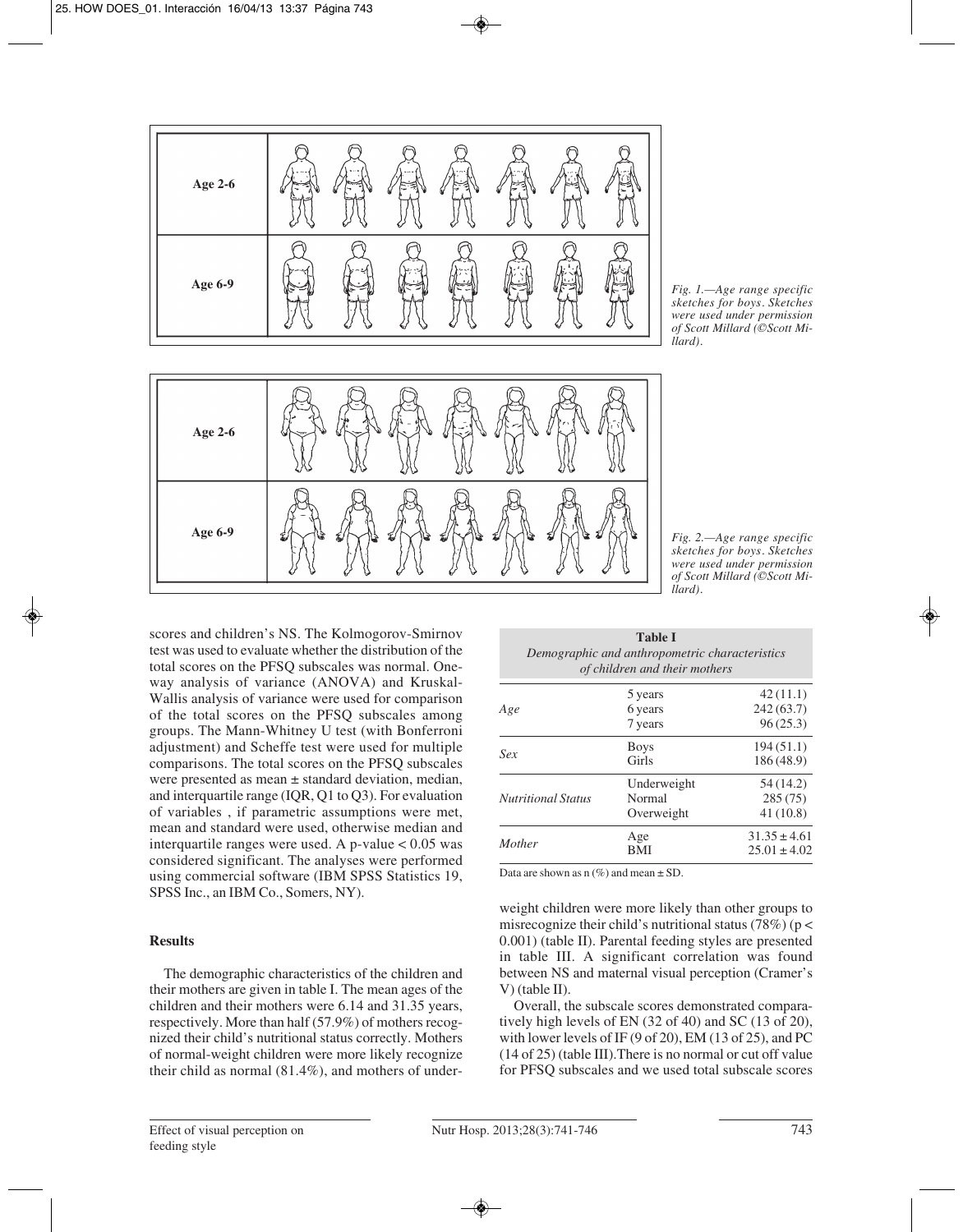| <b>Table II</b><br>Concordance, between visual perception scores and nutritional status |                    |           |            |           |         |
|-----------------------------------------------------------------------------------------|--------------------|-----------|------------|-----------|---------|
| Visual perception<br>scores of mothers                                                  | Nutritional status |           |            | Total     |         |
|                                                                                         | Underweight        | Normal    | Overweight |           |         |
| Underweight                                                                             | 31(57.4)           | 107(37.5) | 3(7.3)     | 141(37.1) |         |
| Normal                                                                                  | 22(40.7)           | 166(58.2) | 16(39.0)   | 204(53.7) | < 0.001 |
| Overweight                                                                              | 1(1.9)             | 12(4.2)   | 22(53.7)   | 35(9.2)   |         |
| Total                                                                                   | 54 (14.2)          | 285(75.0) | 41(10.8)   | 380       |         |

IF: Instrumental; EN: Encouragement; C: Control; EM: Emotional; SC: Strict Control; PC: Permissive Control [PC]. Data are shown as  $n$  (%), Cramer's V: 0.396,  $p < 0.001$ .

|           | <b>Table III</b><br>Correlation of PFSQ subscale scores and nutritional status of children |                           |                              |                          |                  |  |
|-----------|--------------------------------------------------------------------------------------------|---------------------------|------------------------------|--------------------------|------------------|--|
|           | Overall subscale<br>scores                                                                 | <i>Nutritional status</i> |                              |                          |                  |  |
|           |                                                                                            | Underweight<br>$(n = 54)$ | <b>Normal</b><br>$(n = 285)$ | Overweight<br>$(n = 41)$ | $\boldsymbol{p}$ |  |
| EM        | $13.19 \pm 4.22$                                                                           | $13.89 \pm 3.37$          | $13.19 \pm 4.43$             | $12.32 \pm 3.66$         | 0.200            |  |
| EN        | $31.18 \pm 5.05$                                                                           | 33 [28-35.25]             | $32$ [28-35]                 | $31$ [27-33]             | 0.077            |  |
| IF        | $9.56 \pm 3.18$                                                                            | $10[8-12.25]$             | $9[7-12]$                    | $8[7-10.5]$              | 0.171            |  |
| PC        | $13.59 \pm 3.53$                                                                           | $13$ [11-16]              | $14$ [11-16]                 | $15$ [10-17]             | 0.531            |  |
| <b>SC</b> | $12.49 \pm 3.43$                                                                           | $13.44 \pm 3.35$          | $12.37 \pm 3.42$             | $12.05 \pm 3.50$         | 0.075            |  |

IF: Instrumental; EN: Encouragement; C: Control; EM: Emotional; SC: Strict Control; PC: Permissive Control [PC].

Data are shown as mean ± SD, median (interquartile range).

|    | <b>Table IV</b><br>Correlation of PFSQ subscale scores and visual perception socres of mothers |                              |                          |                  |
|----|------------------------------------------------------------------------------------------------|------------------------------|--------------------------|------------------|
|    | Visual perception scores of mothers                                                            |                              |                          |                  |
|    | Underweight<br>$(n = 143)$                                                                     | <b>Normal</b><br>$(n = 202)$ | Overweight<br>$(n = 35)$ | $\boldsymbol{p}$ |
| EМ | $13.91 \pm 4.27$                                                                               | $12.98 \pm 4.15$             | $11.83 \pm 4.26$         | $0.015*$         |
| EN | $32$ [28-35]                                                                                   | $32$ [28-35]                 | 29.5 [26-33]             | $0.033**$        |
| IF | $9.5$ [8-12.25]                                                                                | $10[7-11]$                   | $9[7-10.75]$             | 0.154            |
| PС | $14$ [12-16]                                                                                   | $14$ [11-16]                 | $15$ [10.25-16]          | 0.102            |
| SC | $12.68 \pm 3.61$                                                                               | $12.50 \pm 3.36$             | $11.92 \pm 3.28$         | 0.487            |

IF: Instrumental; EN: Encouragement; C: Control; EM: Emotional; SC: Strict Control; PC: Permissive Control [PC].

Data are shown as mean ± SD, median [interquartile range].

\*There was statistically significant difference between underweight and overweight.

\*\*There was statistically significant difference between normal and overweight.

for comparisons. There were no statistical differences in any aspect of feeding style between underweight, normal, and overweight children according to NS (table III).

When children were classified as UW, N, and OW due to maternal visual perception scores, there was a statistical difference between UW and OW children in the aspect of EM subscale scores, and between N and OW children in the aspect of EN subscale scores ( $p <$ 0.05) (table IV).

When maternal visual perception scores were classified as correct recognition, incorrectly low recognition, and incorrectly high recognition with NS taken into account, there was a significant difference between the correct recognition and incorrectly low recognition group according to EM and PC subscale scores (table V).

## **Discussion**

The sketches that were chosen in the present study had been used in several studies to assess parents/caregivers' visual perception of their child's nutritional status.<sup>11,15,16</sup> Our findings showed concordance between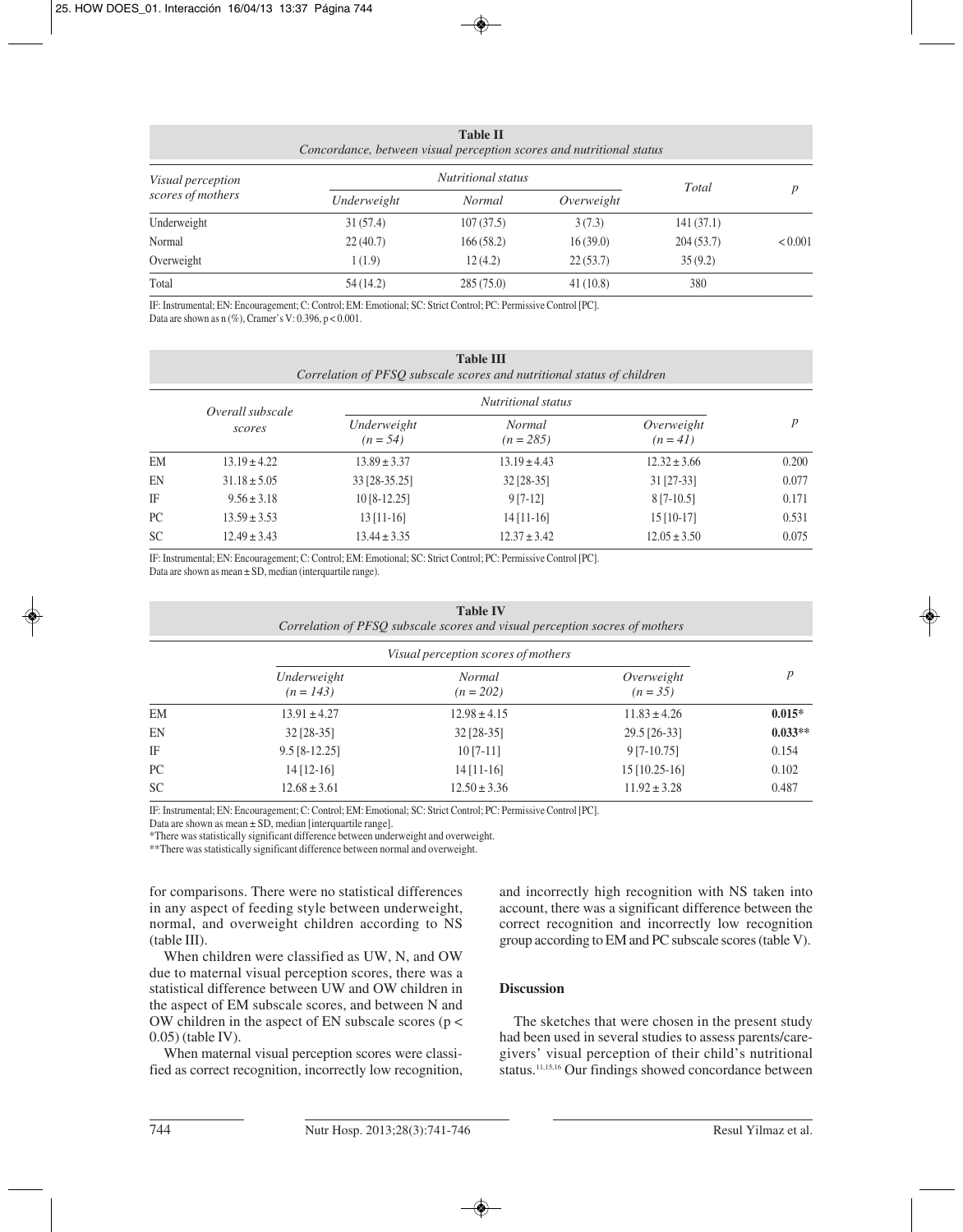|           | <b>Table V</b><br>Correlation of PFSQ subscale scores and maternal misperception |                                           |                                           |                  |  |
|-----------|----------------------------------------------------------------------------------|-------------------------------------------|-------------------------------------------|------------------|--|
|           | Maternal misperception                                                           |                                           |                                           |                  |  |
|           | Correct perception<br>$(n=220)$                                                  | Incorrectly low perception<br>$(n = 125)$ | Incorrectly high perception<br>$(n = 35)$ | $\boldsymbol{p}$ |  |
| EM        | $12.68 \pm 4.13$                                                                 | $13.92 \pm 4.37$                          | $13.86 \pm 3.89$                          | $0.020*$         |  |
| EN        | $32$ [28-35]                                                                     | $32$ [28-35]                              | 33 [29-35]                                | 0.730            |  |
| IF        | $9.5$ [7-12]                                                                     | $9 [7-12]$                                | $9[7-11]$                                 | 0.850            |  |
| PC        | $14$ [11-16]                                                                     | $14.5$ [12-17]                            | $13$ [11-16]                              | $0.020*$         |  |
| <b>SC</b> | $12.36 \pm 3.26$                                                                 | $12.45 \pm 3.71$                          | $13.46 \pm 3.41$                          | 0.213            |  |

IF: Instrumental; EN: Encouragement; C: Control; EM: Emotional; SC: Strict Control; PC: Permissive Control [PC].

Data are shown as mean±SD, median [interquartile range].

\*There was statistically significant difference between correct and incorrectly low perception groups.

the visual perception scores and children's NS. In a previous study, it was reported that only one out of five mothers correctly recognize their overweight child as overweight, and most of these mothers were less educated.7 In our study, misperception was shown to be more likely (42.1%). Not using growth charts as a reference for obesity and underweight might explain the misrecognition. These charts would be meaningless and could seem complicated and incomprehensible if mothers do not understand how to use it.<sup>17</sup>

The misclassification of children's nutritional statusaccording to sex is controversial. A recent study reported that parents of obese boys were more likely to misrecognize their sons' nutritional statusas underweight or normal.<sup>18</sup> However, Maynard et al.'s observation showed that girls were more likely than boys to be misclassified by their parents  $\delta$ . In the present study, we did not find any statistical difference according to sex. The age of the study population could explain this result. In a similar study, Oude Luttikhuis et al. found that normal-weight children were more often depicted one sketch below their actual BMI, whereas parents of overweight children often selected a sketch that was skinnier compared with the actual BMI of their child.<sup>11</sup> Parents' perception could change with increasing age. Furthermore, among many mothers, there was a belief that as their child grows, the weight would be better distributed and the child would not end up obese.<sup>19</sup>

We aimed to evaluate how this misperception or misclassification affects parental feeding style. Increasing feeding or eating under emotional distress and using food as a reward are both assumed to eat more with cues other than physiological needs. In the PFSQ, the EF and IF scales measure these aspects of parenting style. In many societies, it is believed that having a "chubby" child is an indicator of good parenting and better child care.16,19 Parents are pleased when their child eats more, and they believe a heavier child is a healthier one.<sup>20,21</sup> The EN scale measures this aspect of parenting style. Parental restriction or control of children's unhealthy and healthy food intakes is measured by the SC and PC subscales as parents perceive their children either as underweight or overweight.<sup>22,23</sup> In a recent study, the general parenting style has been summarized as authoritative parenting (high control and high warmth), which is characterized by parental responsivity and respectful limit setting, and is associated with increased independence and selfcontrol of children. Authoritarian parenting (high control and low warmth) shows strict discipline, insensitive to the child's emotional needs, and may result in children being motivated by external controls.24-26 In our study, the SC and PC subscales may be attributed to authoritative and authoritarian parenting styles, respectively. According to the maternal misperception, low PC and high SC scores are present when the mother's perception of her child's nutritional status is incorrectly high. When parents perceive their obese child as obese, they do not display any tolerance for eating more or eating snack foods. But when they perceive their child as underweight, they make the child eat freely. This finding is concordant with Birch et al.'s study, which reported that feeding restriction and authoritarian parenting are closely associated.25 Many authors have studied the effects of parental control on obese and non-obese children, and varied results have emerged, from no difference to more parental control over eating for obese girls.27,28

The effect of parental prompts and encouragements to eat on children's nutritional status is controversial. Some studies have shown these parenting styles to be associated with children's weight;28,29 some others have not.30 In the present study, visual perception of mothers was shown to be one of the determinants of feeding style. The EN and EM subscales indicated the parents' wish for their child to eat more. The EM and EN subscale score differences were statistically important in overweight children based on the visual perception points (The scores were found to be lower in these subscales). The difference could be explained by mothers not encouraging their child to eat more when they perceive their child as OW, and their desire to keep their child fit. Another possible explanation was cultural difference, as mentioned above.